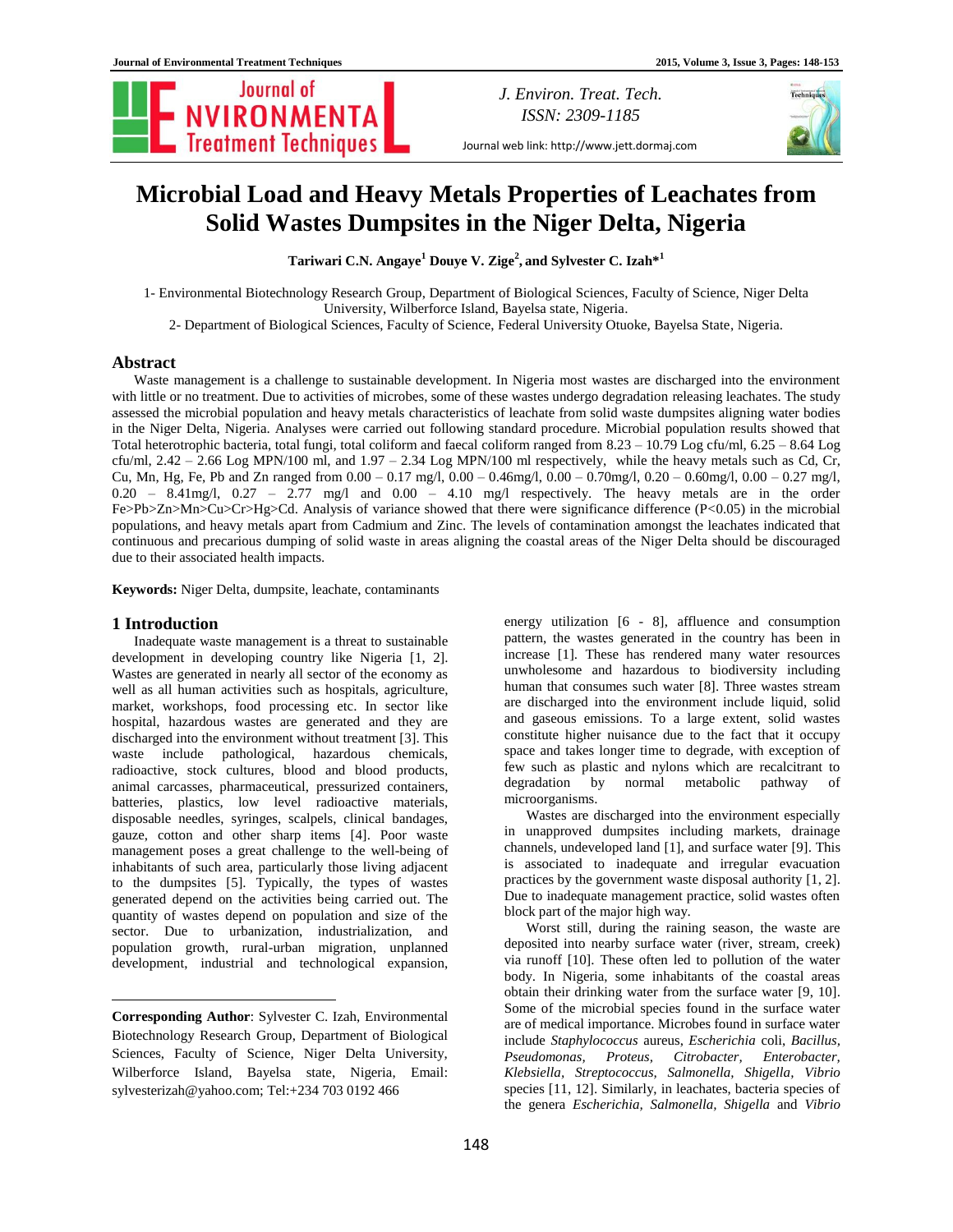have been identified [13]. Other microbes isolated from leachate includes *Pseudomonas, Proteus, Bacillus, Micrococcus*, *Flavobacterium, Arthrobacter, Klebsiella pneumonia* and *Staphylococcus* species *Enterobacter cloacae* and *Escherichia coli* (bacteria), *Fusarium oxysporum, Trichoderma harzianum, Aspergillus, Penicillum* species (fungi) [14]. Egharevba et al. [8] reported *staphylococcus aureus, Proteus mirabilis, Klebsiella aerogenes, Serratia marcescens* and *Alcaligens*  species (bacteria), *Aspergillus, Rhizopus* species and yeast as microbes found in leachate in Benin City, Nigeria. In Ekiti state, *Escherichia, Enterobacter, Klebsiella, Bacillus, Enterococcus, Salmonella, Pseudomonas and Staphylococcus* species have been isolated from leachate in dumpsite [15]. Some of these microbes are linked to borne diseases such as cholera, typhoid fever, diarrhoea etc when they find their way to drinking water sources. In addition, dumpsites also serve as media for transmission of infectious and non-infectious diseases [7, 16].

Owing to the different chemical composition of these wastes discharged into the environment, it could contain some recalcitrant and toxic materials [14] including heavy metals. On aquatic ecosystem, these wastes could influence the water quality (i.e. physico-chemical and microbial characteristics) due to the presence of heavy metals, ions, oil and grease, organic compound [9]. Heavy metals cannot be degraded hence they leach into the environment i.e food chain [1], which could affect aquatic life forms. Heavy metals pose a risk to human health on exposure via water consumption especially the once not needed by the body such as mercury. Organism contamination is largely linked to industrial solid waste such as mercury amalgam, dental fillings, lead in paints, chemical residues in processed foods and personal care products such as cosmetics, shampoo and other hair products, mouth wash, toothpaste, soap [16]. These are also part of the wastes deposited dumpsite.

Leachates are formed when precipitation enter wastes in a dumpsites. The configuration and composition of the leachates depends of the type microbes (saprophytic and pathogenic) found in such condition, in addition to the heavy metals and radioactive elements [8]. Leachate composition is mainly a function of the age of the landfill and the level of waste stabilization [17]. Generally, leachates are generated mainly from wastes. Industrial solid waste and municipal sludge leachates induced DNA damage in human peripheral blood lymphocytes [8]. This could be deleterious to human health. The leach-ability of contaminants from solid waste to water bodies has become a major source of concern; as such the microbial population and heavy metal properties of leachates from solid wastes in River and Bayelsa state are investigated.

# **2 Materials and Methods**

## *2.1 Sample collection*

Seven leachates samples were obtained from dumpsite in Rivers state (Eliozu, Nkwogu and Abuloma) and Bayelsa state (Amassoma, Ogobiri, Swali and Tombia junction) in triplicate. A sterile McCartney bottle was used to collect the sample meant for microbial analysis while 500 ml bottle was used for the sample meant for physicochemical (Total hardness and Chemical oxygen demand) and heavy metals analysis in the Month of July 2014. The sampling station was chosen based on the proximity of dumpsite to surface water. Figure 1 presents a typical dumpsite aligning surface water.



Figure 1: A typical dumpsite aligning the coastal area of the Niger Delta, Nigeria

# *2.2 Laboratory analysis*

# *2.2.1 Physicochemical and heavy metal analysis*

The water physico-chemical parameters including pH, conductivity, total dissolved solid (TDS) were analyzed *insitu*. The pH was analysed using portable field kits Hanna instruments HI9820. A digital multi-parameter (HANNA Instrument: HI 9813) was used to measure electrical conductivity and total dissolved solids. The *in-situ* analysis was based on the equipment manufacturers' guide. Chemical oxygen demand (COD) was determined by titrimetric/dichromate oxidation method described by APHA [18] and Ademoroti [19]. Total hardness by titration using the scheme of Ademoroti [19]. The heavy metals were analysed using Atomic Absorption Spectrophotometer (AAS) (APHA 301A) [19] (model: 5100 PC, Perkin-Elmer, Boston, USA). Hg were also determined using spectrophotometer [20].

# *2.2.2 Enumeration of Microbial counts*

The microbial populations of total heterotrophic bacteria (THB), total fungi of the leachates were enumerated using serial dilution pour plate method of Pepper and Gerba [21], Benson [22]. About 0.1ml of water sample was serially diluted in sterile distilled water and aliquots of the dilutions were aseptically plated into Nutrient Agar and Potato Dextrose Agar. The agar plates were incubated inverted at 37°C for 24-48 hours for THB and  $30^{\circ}$ C for  $3 - 5$  days for fungi to enumerate the aerobic and facultative microbes. The resultant growth/colonies on the plates were counted and expressed as colony forming units (cfu)/ml. The total and faecal coliforms was determined using multiple tube fermentation technique expressed as MPN (Most Probable Number – 3 tube method). Lactose broth was used as fermentative broth i.e MacConkey. The lactose broth in the first 3 tubes were prepared in double strength, while the last 6 tubes were prepared in single strength. About 10 ml of the leachates water sample was transferred into the tubes containing the double strength lactose broth, while 1m and 0.1ml of the sample was also transferred to the single strength lactose broth, 3 each. The tubes were incubated for 24 hours at 35°C to enumerate the faecal coliforms then after the incubation temperature was adjusted to 44°C for another 24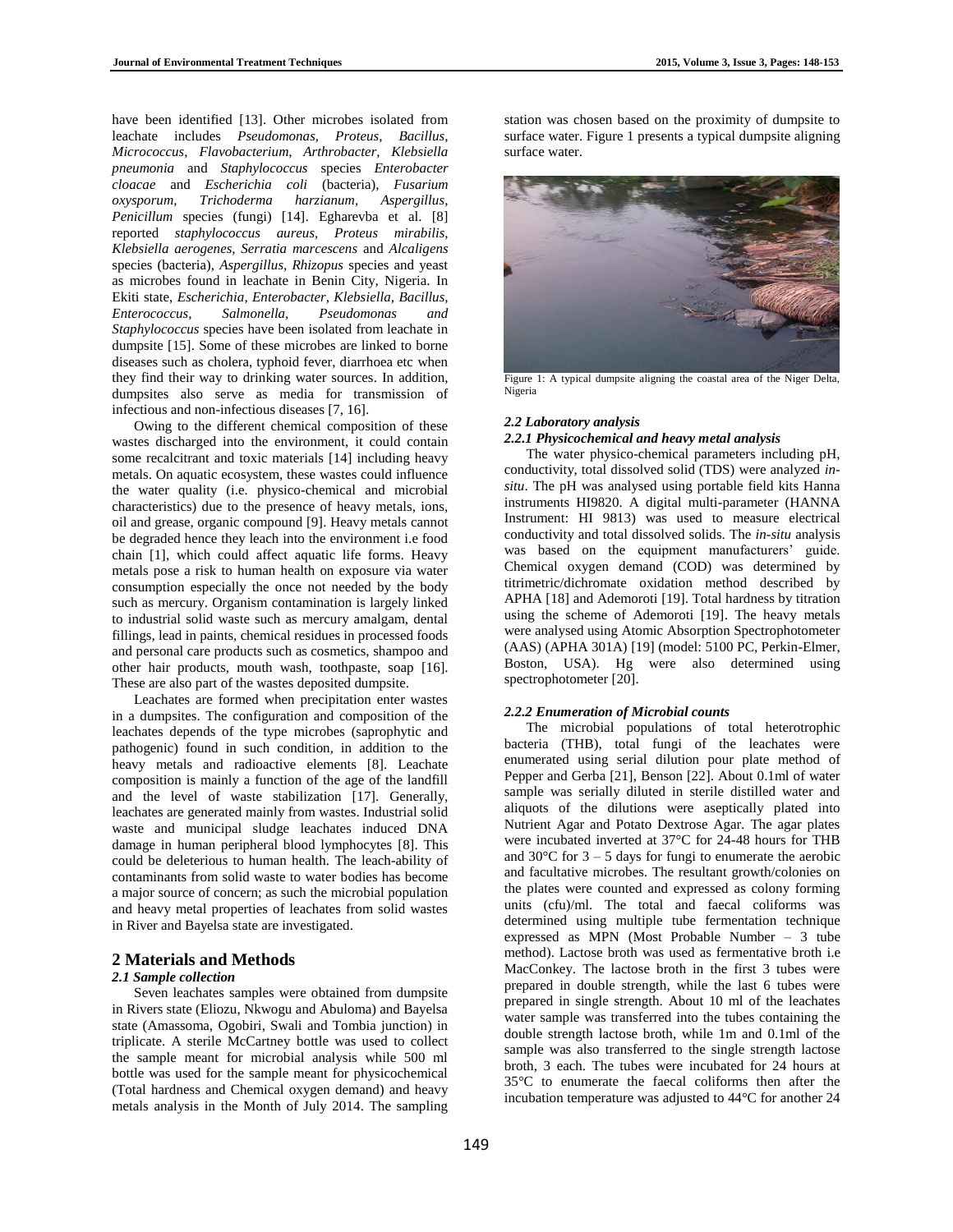hours to enumerate the total coliforms. Positive results were based on colour change, gas production trapped in the Durham tubes. The MPN table of Pepper and Gerba [21], was used to determine the population of total and faecal coliforms.

### *2.3 Statistical Analysis*

SPSS software version 16 was used to carry out the statistical analysis of the physicochemical and heavy metals parameters and the log transformed microbial population. The data were expressed as Mean  $\pm$  standard error. A oneway analysis of variance was carried out at  $P = 0.05$ , and Tukey HSD Test was used to determine the source of the detected differences. Pearson's correlation matrix was used to identify the relationship among the heavy metals.

# **3 Results and Discussion**

Table 1 presents the microbial population (THB, total fungi, total coliform and fecal coliform) from water samples obtained at the dumpsite in the Niger Delta region of Nigeria. THB, total fungi, total coliform and fecal coliform ranged from 8.23 – 10.79 Log cfu/ml, 6.25 – 8.64 Log cfu/ml, 2.42 – 2.66 Log MPN/100 ml, and 1.97 – 2.34 Log MPN/100 ml respectively, being significance difference  $(P<0.05)$  in among the sampling communities for all the microbial populations. The total bacteria count of this study is slightly higher than previous study. Sulaimon et al. [14] reported the microbial population of leachate from Orita-aperin and Awotan dump sites, Ibadan in the range of 1.9 x  $10^8$  to 3.77 x  $10^9$ cfu/ml. Egharevba et al. [8] reported leachate from Benin City in the order  $10^6$  and  $10^5$ for THB and total fungi respectively. Aderemi et al. [22] reported total viable count of *Enterobacteriaceae* as 1.26 x  $10^5$ cfu/ml in Lagos, Lagos state, Nigeria. Odeyemi et al. [15] reported total bacteria and coliform counts of 70.6 x  $10^7$  cfu/ml to 7.3 x  $10^8$  cfu/ml and 39.9 x  $10^7$  cfu/ml to 1.9  $x \times 10^8$  cfu/ml respectively from leachate in dumpsite in Ekiti-State Government Destitute Centre. The high microbial load suggest that the water is heavily contaminated. The presence of fecal coliform also suggest

that sewage are been deposited in the dumpsite. During runoff, this leachate may enter surface water and it could lead to contamination. Hence, the people that obtain their drinking water from such water body could contact water borne diseases including typhoid fever, diarrhea etc. Again, the results of this study also suggest that microbes such as fecal streptococcus, *Chlostridum perifringes, E. coli, Enterobacter* species could be presence in the leachates. Generally the total coliform is high than 10 cfu/ml maximum permissible limit for drinking water, specified by standard organization of Nigeria (SON).

The physicochemical characteristics of the leachates from the dumpsite entering the surface water is presented in Table 2. The pH, electrical conductivity, total dissolved solid, total hardness and chemical oxygen demand ranged from  $4.63 - 7.43$ ,  $1005.33 - 2049.73$   $\mu$ S/cm,  $2018.03 -$ 7009.03 mg/l, 384.82 – 801.31 mg/l, 57.34 – 308.80 mg/l respectively being significantly different (P<0.05) among the sampling community for all the parameters. The physicochemical results of this study is close to the findings of several authors. Nubi et al. [6] reported leachate from Aba Epo in Oyo state Nigeria as 4.7 (pH), 1870 mg/l (COD), 228 mg/l (hardness), and 2900 mg/l (TDS). Egharevba et al. [8] reported pH  $(5.44 - 7.37)$ , conductivity (168.8 – 1558.0 µS/cm), TDS (9.39 – 9.22 mg/l), COD (33 – 69mg/l) from leachates in Benin City, Nigeria. Aiyesanmi and Imoisi [23] studied leachates in Benin City, Nigeria and reported pH  $(6.76 - 7.49)$ , electrical conductivity (13718 - 64344 µS/cm), total hardness (104.86 – 163.39 mg/l), TDS (6830 – 32192 mg/l). High COD is an indication of pollution level. Parameters such as conductivity and hardness exceeded maximum allowable limit of 1000  $\mu$ S/cm and 150 mg/l respectively recommended by Standard Organization of Nigeria. Similarly, apart from one sampling location the pH of the water was also lower that the limit of 6.5 – 8.5 recommended for potable water consumed in Nigeria. Hence, the water is moderately acidic in nature.

#### Table 1: Microbiological population of leachates

| Sample<br>Code  | Locations | Total Heterotrophic Bacteria,<br>Log cfu/ml | Total Fungi, Log<br>cfu/ml | <b>Total Coliform</b><br>Log MPN/100mL | Faecal Coliform<br>(Log MPN/100mL) |
|-----------------|-----------|---------------------------------------------|----------------------------|----------------------------------------|------------------------------------|
| LHI             | Amassoma  | $9.01 \pm 0.01$                             | $7.13 \pm 0.01$ b          | $2.60 \pm 0.07$ bc                     | $2.31 \pm 0.07$ bc                 |
| LH <sub>2</sub> | Ogobiri   | $8.99 + 0.32h$                              | $7.87+0.02cd$              | $2.60+0.07a$                           | $2.22+0.05$ bc                     |
| LH <sub>3</sub> | Tombia    | $10.79 + 0.01d$                             | $8.64 + 0.02e$             | $2.41 \pm 0.03c$                       | $2.34 \pm 0.02 b$                  |
| LH4             | Swali     | $10.02 + 0.01c$                             | $7.97 \pm 0.01$ d          | $2.66 \pm 0.00a$                       | $2.22+0.05$ bc                     |
| LH5             | Eliozu    | $8.97 \pm 0.01$ b                           | $6.25 \pm 0.03a$           | $2.41 \pm 0.03$ ab                     | $1.97 \pm 0.000a$                  |
| LH6             | Abuloma   | $9.08 \pm 0.01$ b                           | $7.73 \pm 0.07c$           | $2.44 \pm 0.03a$                       | $2.11 \pm 0.07$ ab                 |
| LH7             | Nkwogu    | $8.23 \pm 0.03a$                            | $7.95 \pm 0.01d$           | $2.42 \pm 0.05c$                       | $2.34 \pm 0.02b$                   |

Along the column different letters indicate significant differences at *P*< 0.05 according to the Tukey HSD Statistics; each value is expressed as mean ± standard error  $(n = 3)$ 

Table 2: Physicochemical parameters of water sample from the leachates

| Sample<br>Code                                                                                                                                                              | Locations. | pH                 | Electrical conductivity,<br>$\mu$ S/cm | Total Dissolved Solid.<br>mg/l | Total Hardness, mg/l | COD, mg/l          |  |  |
|-----------------------------------------------------------------------------------------------------------------------------------------------------------------------------|------------|--------------------|----------------------------------------|--------------------------------|----------------------|--------------------|--|--|
| LHI                                                                                                                                                                         | Amassoma   | $4.63+0.07a$       | $1439.70 \pm 3.33a$                    | $5913.23 + 3.00d$              | $801.31 + 1.00e$     | $114.44 + 0.00b$   |  |  |
| LH <sub>2</sub>                                                                                                                                                             | Ogobiri    | $6.47+0.07d$       | $1803.73 + 1.67d$                      | $2018.03+0.67a$                | $572.97+1.33d$       | $57.34 \pm 0.43a$  |  |  |
| LH <sub>3</sub>                                                                                                                                                             | Tombia     | $6.13+0.09cd$      | $1677.03 + 3.05c$                      | $6717.83 + 2.91e$              | $909.80 + 0.58f$     | $172.93 + 0.88d$   |  |  |
| LH4                                                                                                                                                                         | Swali      | $6.43 + 0.33d$     | $1992.33 + 4.41f$                      | $3314.43 + 3.71h$              | $394.82 + 1.79h$     | $179.0 + 0.17e$    |  |  |
| LH <sub>5</sub>                                                                                                                                                             | Eliozu     | $5.40+0.17h$       | $1005.33 \pm 3.33a$                    | $4060.63 \pm 3.33c$            | $474.38 \pm 0.33c$   | $194.07 + 0.67f$   |  |  |
| LH6                                                                                                                                                                         | Abuloma    | $5.90 \pm 0.00$ bc | $1946.03 + 4.16e$                      | $6871.53 \pm 0.88$ f           | $388.74 \pm 0.33a$   | 308.80±0.577g      |  |  |
| LH7                                                                                                                                                                         | Nkwogu     | $7.43 \pm 0.17$ e  | $2049.73 \pm 2.91$ g                   | $7009.03 \pm 0.33$ g           | $978.03 \pm 0.58$ g  | $137.93 \pm 1.20c$ |  |  |
| Along the column different letters indicate significant differences at $P \le 0.05$ according to the Tukey HSD Statistics; each value is expressed as mean + standard error |            |                    |                                        |                                |                      |                    |  |  |

Along the column different letters indicate significant differences at  $P< 0.05$  according to the Tukey HSD Statistics; each value is expressed as mean  $\pm$  standard error  $(n = 3)$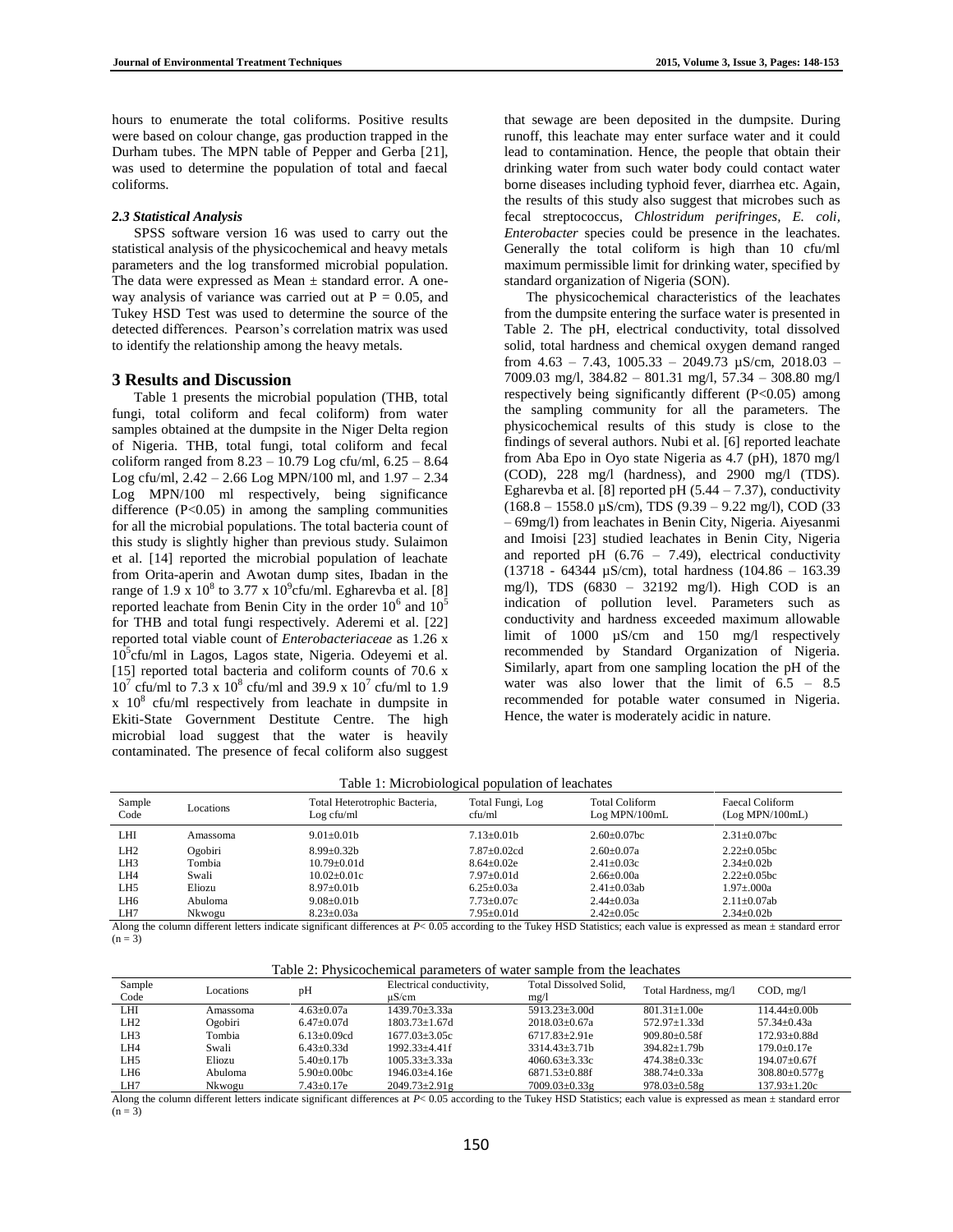Heavy metals characteristics of the water from the leachate are presented in Table 3. Cd ranged from 0.00 – 0.17 mg/l, being not significant difference (P>0.05) among the sampling locations. Basically, in most of the location, cadmium was not detected. The findings of this study are not in consonance with previous report. Cd concentration of 0.029 mg/l was found in leachates in Aba Epo Oyo state  $[6]$  and  $0.02 - 0.04$  mg/l were reported in leachates in Benin City Nigeria [23]. The high cadmium reported in this study could be attributed to the type of waste discharged in the location, noting that it was only detected in two out of the seven sampling locations. The mean concentration from this study is slightly higher than the permissible limit for drinking water by the regulatory agencies (Table 4).

The concentration of Cr from this study ranged from 0.00 – 0.46mg/l. There were significance difference (P<0.05) in the Cr level among the sampling points. The concentration of Cr from this study is slightly higher than the findings of other author. Cr concentration found in leachate is in the range of 0.04 – 0.06mg/l from Benin City, Nigeria [23], 0.014 mg/l Aba Epo in Oyo state Nigeria [6], Like Cd, the mean concentration of Cr from this study is higher than the permissible limit for potable water by the regulatory agencies (Table 4). This suggests that the water is contaminated.

The level of Cu found in the leachates ranged from 0.00  $-$  0.70mg/l, being significantly different (P<0.05) among the sampling points. Cu was not detected in one of the sampling point (Swali). The findings of this study are lower than previous report. Sulaimon et al. [14] reported the level of Cu in leachate from Orita-aperin and Awotan dump sites, Ibadan in the range of 0.475 - 1.51 mg/l. Egharevba et al. [8] reported concentration of Cu from leachates in Benin City, Nigeria in the range of  $2.50 - 6.70$  mg/l. The findings of this study is higher than some previous reports. Aiyesanmi and Imoisi [23] reported Cu in leachates in the range of 0.49 – 0.61 mg/l in Benin City, Nigeria. Nubi et al. [6] reported leachate from Aba Epo in Oyo state Nigeria as 0.018 mg/l. Odeyemi et al. [15] reported Cu in the range of 0.001–0.02mg/l from leachate obtained from dumpsite in Ekiti state, Nigeria. Sabejeje *et al*. [16] reported Cu in the range 0.01 - 0.02mg/l from leachate obtained from dumpsite in Ondo state, Nigeria. The mean concentration of Cu from this study is lower than the permissible guideline for potable water by the regulatory agencies such as WHO, SON (Table 4). Also, the concentration was lower that the standards for the discharge of effluents into water and land as stated by the national Environment (NE-SDEs).

The Mn level in this study ranged from 0.20 – 0.60mg/l, being significance difference (P<0.05) among the sampling locations. Mn significantly correlates with nitrate (r=0.468,  $P < 0.05$ ). The concentration of Mn in this study is lower than previous report. An author have reported Mn in the range of  $0.6 - 1.2$ mg/l in Benin City, Nigeria [8]. A result higher than the findings of this study have been reported in literature. Mn concentration ranging from 0.27 – 0.38 mg/l were observed from leachates in Benin City, Nigeria [23]. The mean concentration of Mn obtained from this study is higher than the permissible limit specific by SON, but lower than the standards for the discharge of effluents into water and land as stated by the NE-SDEs (Table 4).

The concentration of Hg ranged from  $0.00 - 0.27$  mg/l, being significance difference (P<0.05) among the sampling locations. The concentration reported in this study is not in consonance with previous report. Several authors have reported Hg from leachates in the range of 0.03 – 0.06 mg/l [23],  $0.00 - 0.25$  mg/l [8]. However, Odeyemi et al. [15] have reported that Hg concentration is basically below equipment detection limit (BDL). In this study, Hg was not detected in 2 of the sampling locations (Amassoma and Ogobiri). The mean concentration of Hg from this study is higher than the permissible guideline for potable water by the regulatory agencies such as WHO and SON (Table 4).

The concentration of Fe ranged from  $0.20 - 8.41$  mg/l, being significantly different (P<0.05) among the sampling points. Fe show negative relationships ( $r = -0.494$ ,  $P < 0.05$ ) with Pb. The Fe concentration from this study is higher than previous reports. Authors have reported Fe level in leachates in the range of  $1.40 - 3.2$  mg/l [8],  $1.96 - 3.19$ mg/l [23]. The current findings is comparable to the result of another author. Sabejeje *et al*. [16] reported Fe in the range 7.00 - 8.00mg/ from leachates obtained from dumpsite in Ondo state, Nigeria. The mean concentration of Fe in this study is greater than the permissible limit specific by SON, but lower than the NE-SDEs standards (Table 4).

The level of Pb in this study ranged from  $0.27 - 2.77$ mg/l, being significantly different (P<0.05) among the sampling communities. The concentration of Pb in this study is slightly higher than the findings of other authors. Sulaimon et al. [14] reported the Pb of leachate from Oritaaperin and Awotan dump sites in the range of 0.568 - 0.86mg/l. Aiyesanmi and Imoisi [23] reported Pb in leachates from dumpsite in Benin City in the range of 0.05 – 0.12 mg/l. Odeyemi et al. [15] reported Pb in the range of 0.001-0.002mg/l from leachate obtained from dumpsite in Ekiti state, Nigeria. Sabejeje *et al*. [16] reported Pb in the range 0.80 - 0.90 mg/l from leachates obtained from dumpsite in Ondo state, Nigeria. Egharevba et al. [8] also reported Pb in the range  $1.00 - 2.0$  mg/l from leachate in Benin City, Nigeria. Nubi et al. [6] reported leachate from Aba Epo in Oyo state Nigeria as 0.073 mg/l. The mean concentration of Pb is higher than the permissible limit for drinking water as well as regulatory limit for effluent discharge (Table 4).

Zn level in the leachates under study ranged from 0.00 – 4.10 mg/l. There were no significance difference (P>0.05) among the various sampling locations. The Zn concentration in this study is higher than the result of other authors. Nubi et al. [6] reported Zn level of 0.48 mg/l in leachate from Aba Epo, Oyo state Nigeria. Aiyesanmi and Imoisi [23] reported Zn in the range of  $0.37 - 0.65$  mg/l from leachates obtained from Benin City, Nigeria. Odeyemi et al. [15] reported Zn in the range of 0.001– 0.02mg/l from leachate obtained from dumpsite in Ekiti state, Nigeria. The mean concentration of Zn is lesser than the permissible limit for potable water and regulatory limit for effluent discharge (Table 4).

Generally, the concentration of the different heavy metals found from each dumpsite is a function of the level of such metal found in the solid wastes. Heavy metals enters into the environment through wastes from electroplating, metal finishing, textile, storage batteries, lead smelting, mining, plating, ceramic and glass industries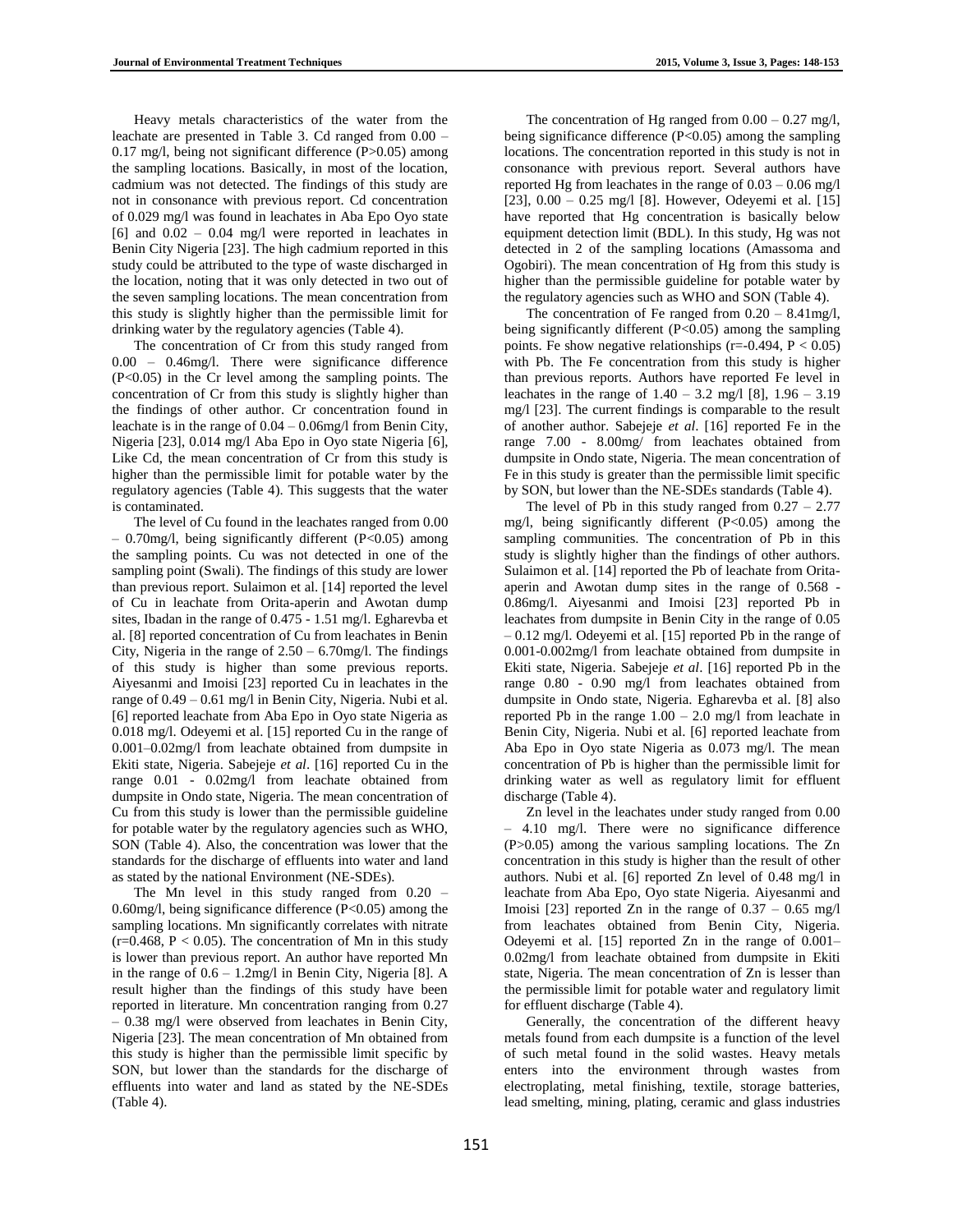[24], pharmaceutical industries including recalcitrant substances such as antibiotics, anti-epileptics, tranquilizers etc [25]. Specifically, chromium enters in the environment through activities tanning, electroplating, pigment production [26]. Pb could have probably enter the environment due to waste from tyre wear, lubricating oil, grease [27], batteries production and ceramics [28]. Cu in the leachate could be due to corrosion by the copper materials in the environment. Apart from Fe, the heavy

metal content of the solid wastes that formed the leachate is below the threshold value of 3mg/l specified by WHO as stated by Sulaimon et al. [14]. The analyzed heavy metals are in the order Cd<Hg<Cr<Cu<Mn< Zn< Pb <Fe. This indicates that iron is the most dominant heavy metals found in the leachates in the Niger Delta region. This could be attributed to the presence of rusted materials found in the dumpsites. Additionally, iron is one of the dominant heavy metal found in the Niger Delta environment.

| Table 3: Heavy metals characteristics of the Leachates |  |  |  |  |  |
|--------------------------------------------------------|--|--|--|--|--|
|--------------------------------------------------------|--|--|--|--|--|

| Sample<br>Code                                                                                                                                                                | Locations | $Cd$ , mg/l  | Cr, mg/l         | Cu, mg/l           | $Mn$ , mg/l      | Fe, $mg/l$       | $Hg$ , mg/l        | Pb, $mg/l$         | $Zn$ , mg/l      |
|-------------------------------------------------------------------------------------------------------------------------------------------------------------------------------|-----------|--------------|------------------|--------------------|------------------|------------------|--------------------|--------------------|------------------|
| LHI                                                                                                                                                                           | Amassoma  | <b>BDL</b>   | $0.23 + 0.08a$   | $0.70+0.06b$       | $0.35+0.04ab$    | $8.41 + 0.86d$   | $0.00+0.00a$       | $0.83 + 0.07a$     | $0.47 + 0.01a$   |
| LH <sub>2</sub>                                                                                                                                                               | Ogobiri   | <b>BDL</b>   | $0.05 + 0.00a$   | $0.06 \pm 0.01a$   | $0.37+0.08ab$    | $2.01 + 0.23h$   | <b>BDL</b>         | 0.5333a            | <b>BDL</b>       |
| LH <sub>3</sub>                                                                                                                                                               | Tombia    | <b>BDL</b>   | $0.46 + 005h$    | $0.58 \pm 0.02$ ab | $0.60 + 0.07$ ab | $1.30 + 0.17$ ab | $0.03 \pm 0.00$ ab | $1.70 \pm 0.25$ ab | $4.10 \pm 0.95a$ |
| LH4                                                                                                                                                                           | Swali     | $0.17+0.02a$ | $0.03 + 0.00a$   | BDL                | $0.70 + 0.05h$   | $1.00+0.05ab$    | $0.01 + 0.00$ ab   | $2.77+0.67h$       | $1.27+0.14a$     |
| LH <sub>5</sub>                                                                                                                                                               | Eliozu    | BDL.         | BDL.             | $0.20 + 0.05$ ab   | $0.30+0.00ab$    | $5.87+0.19c$     | $0.21 + 0.01$ ab   | $0.27+0.17a$       | BDL              |
| LH <sub>6</sub>                                                                                                                                                               | Abuloma   | $0.10+0.06a$ | $0.38 + 0.01a$   | $0.16 \pm 0.01$ ab | $0.37+0.12ab$    | $2.53+0.12h$     | $0.29 + 0.03c$     | $0.46 \pm 0.03a$   | $0.30 \pm 0.01a$ |
| LH7                                                                                                                                                                           | Nkwogu    | <b>BDL</b>   | $0.05 \pm 0.01a$ | $0.37 \pm 0.17$ ab | $0.20 \pm 0.06a$ | $0.20 + 0.05a$   | $0.27 \pm 0.02$ ab | $1.70 \pm 0.15$ ab | $1.14 \pm 0.23a$ |
| Along the column different letters indicate significant differences at $P < 0.05$ according to the Tukey HSD Statistics; each value is expressed as mean $\pm$ standard error |           |              |                  |                    |                  |                  |                    |                    |                  |

 $(n = 3)$ : BDL = below detection limit

.

Table 4: Mean value of the heavy metals from leachate and potable water and effluent permissible guideline

|                 | Cd, mg/l             | Cr, mg/l         | Cu, mg/l | $Mn$ , mg/l              | Fe, $mg/l$                | $Hg$ , mg/l | Pb, $mg/l$ | $Zn$ , mg/l              |
|-----------------|----------------------|------------------|----------|--------------------------|---------------------------|-------------|------------|--------------------------|
| Mean            | 0.04                 | 0.17             | 0.30     | 0.41                     | 3.05                      | 0.12        | 1.18       | 1.04                     |
| <b>WHO</b> [29] | 0.003                | 0.05             | 2.00     | $\overline{\phantom{a}}$ | $\overline{\phantom{a}}$  | 0.006       | 0.01       | $\overline{\phantom{a}}$ |
| <b>SON [30]</b> | 0.03                 | 0.05             | 1.00     | 0.20                     | 0.3                       | 0.001       | 0.01       |                          |
| NE (SDE)        | -                    | -                | 1.00     | 1.00                     | 10.0                      | 0.01        | 0.1        |                          |
| $\sim$<br>.     | $\sim$ $\sim$ $\sim$ | $\sim$<br>$\sim$ | $c = c$  |                          | $\sim$ $\sim$<br>$\cdots$ | $ATF-ATF$   |            |                          |

The National Environment (Standards for Discharge of Effluent into Water or on Land) Regulations (NE-SDE)

The contamination of surface water by runoff of leachate could have adverse effects on the aquatic biodiversity including bio-accumulate in the body and organs of biological diversity, reduction in the rate of respiration by fishes due to precipitation of mucous secretion and reduction in oxygen level on long time exposure. It could also lead to changes in the physicochemistry of the water leading to increased cost of treatment.

## **4 Conclusions**

Leachates from solid waste dumpsites are linked to contamination of both surface and groundwater as a result of infiltration and runoffs. The Niger Delta is a flood plain associated with shallow water table. Most of the heavy metals exceeding the allowable limit for potable water as specific by Standard Organization of Nigeria and World Health Organization. Similarly, the microbial population is also high. Based on the findings of this study, there is the need to effectively review waste disposal system Nigeria. To forestall leaching of pollutants into water bodies, location of dumpsites should be at an appreciable distance to our water bodies. In addition, municipal dumpsites should be replaced with proper engineered landfills.

# **References**

- 1- Ohimain, E.I., & Jenakumo, C.B. (2013). Scrap metal recycling and valorization in Bayelsa State, Nigeria. *The Journal of Materials Science,* 119, 137 - 147
- 2- Ohimain, E.I. (2013). Scrap Iron and Steel Recycling in Nigeria. *Greener Journal of Environmental Management and Public Safety,* 2 (1), 1 – 9
- 3- Abah, S.O., & Ohimain, E. I. (2011). Healthcare waste management in Nigeria: a case study. *Journal of Public Health and Epidemiology,* 3 (3), 99-110
- 4- Al-Ghamdi, A.Y. (2011). Review on hospital wastes and its possible treatments. Egypt. *Acad. J. biolog. Sci*., 3(1), 55- 62.
- 5- Laniyan, T.A., Phillips, K., & Elesha O.O. (2011) Hazards of Heavy Metal Contamination on the Groundwater around a Municipal Dumpsite in Lagos, Southwestern Nigeria. *International Journal of Engineering & Technology,* 11 (5), 11-57.
- 6- Nubi, O.A., Osibanjo, O., & Nubi, A.T. (2008) Impact assessment of dumpsite leachate on the qualities of surface Water and sediment of River Eku, ona-ara local government, Oyo State, Nigeria. *Science World Journal,* 3, 17-20.
- 7- Butu, A.W., & Mshelia, S.S. (2014). Municipal Solid Waste Disposal and Environmental Issues in Kano Metropolis, Nigeria. *British Journal of Environmental Sciences*, 2(1), 1-16.
- 8- Egharevba, A.P., Amengialue, O.O., Edobor, O., & Omoigberale, M.N.O. (2013). Microbiological and physico-chemical quality assessment of solid waste dumpsites in Benin City, Nigeria. *Inter J Agri Biosci,* 2(6), 344-348.
- 9- Agedah, E.C., Ineyougha, E.R., Izah, S.C., & Orutugu, L.A. (2015). Enumeration of total heterotrophic bacteria and some physico-chemical characteristics of surface water used for drinking sources in Wilberforce Island, Nigeria. *Journal of Environmental Treatment Techniques.* 3(1):28 – 34.
- 10- Izah, S.C., & Srivastav, A.L. (2015). Level of arsenic in potable water sources in Nigeria and their potential